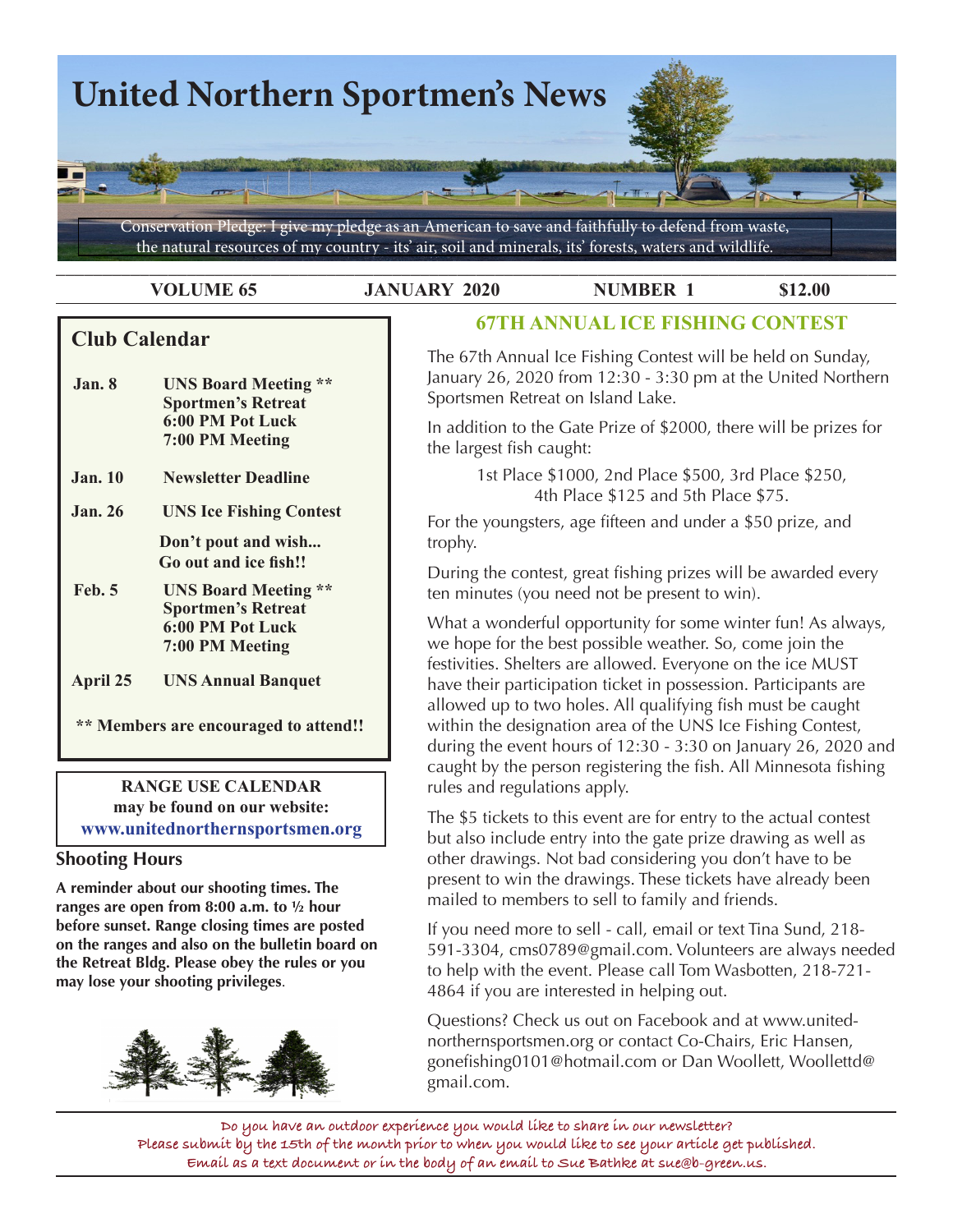### **UNS ANNUAL MEETING VOTING RESULTS**

UNS voted on three 2020 Board of Directors positions at our annual meeting held on December 12th: The new directors are Mike Foy, Lance Haavisto, and Lance Parthe. Also, members present at this meeting voted in favor of the changes to the bylaws and to approve the 2020 budget.

### **2019 YOUTH OUTDOOR FIELD DAY**

In the September newsletter we thanked all of the volunteers that helped the 2019 Youth Outdoor Field Day become a great success. I realized that I forgot to mention one of our important volunteers who ran the trapping seminar, Dick Davidson. Thanks for your help Dick, we look forward to having you again next year!

Thanks, Cody

# **UNS ANNUAL BANQUET**

Save the Date….The United Northern Sportsmen Annual Banquet will be held on Saturday, April 25, 2020 at the AAD Shrine Auditorium in Hermantown. More details to come as we get closer to the Banquet. If you are interested in helping out at this year's banquet, contact Eric Hansen at 218-831-8646, or gonefishing0101@hotmail.com. Events like this support the conservation and youth endeavors our club engages in.

## **CAMP HOST POSITION FOR THE 2020 CAMPING SEASON**

The United Northern Sportsmen operates a campground at our property on the shores of Island Lake which is staffed by a campground host from Memorial Day weekend in May through Labor Day in September. The club is looking for a person to fill the position of Campground Host for the 2020 camping season. This position includes free camping with electrical power, water hookup, waste disposal and an annual combination membership. The position would be ideal for a retired couple looking for an opportunity to camp free for the season at a campground with access to beautiful Island Lake via our boat launch and shoreline docking.

If this opportunity is of interest to you, please contact the club president, Tom Wasbotten at 218-721-4864 or 763- 228-8889 for complete details.

## **EMAIL ADDRESSES WANTED**

Did you know that the emailed version of the newsletter is different? It usually contains an additional articles and links to expanded information found on various websites as well as the link to the UNS website.

We are half way toward our goal of 95% participation in emailing out all of our communications. This allows us to increase the content of our newsletter as well as a more efficient way to communicate with the membership in a timely and eco-friendly way. After all - we are a conservation club!

So the next time you renew your membership, or even tomorrow, please let us know your email address. Emails may be sent to Duane Lasley, duanellasley@gmail.com.



## **AROUND THE RAPTOR CENTER**

### **Surprising Patient**

 After 45 years of rehabilitating raptors, we still have our share of surprises and unique cases. This past October we received our very first barn owl juvenile in the clinic! This 2-3 week old nestling also had the distinction of coming from the northernmost reported barn owl nest site in Minnesota in 50 years.

 We were also surprised by the timing of this nestling, having hatched mid-October. When food is plentiful enough, barn owls will lay multiple clutches of eggs throughout the year and this nestling was likely from a second, perhaps even a third clutch for the year. This article is from The Raptor Center Newsletter.

#### **[READ MORE](https://www.raptor.umn.edu/news/first-nestling-barn-owl-trc)**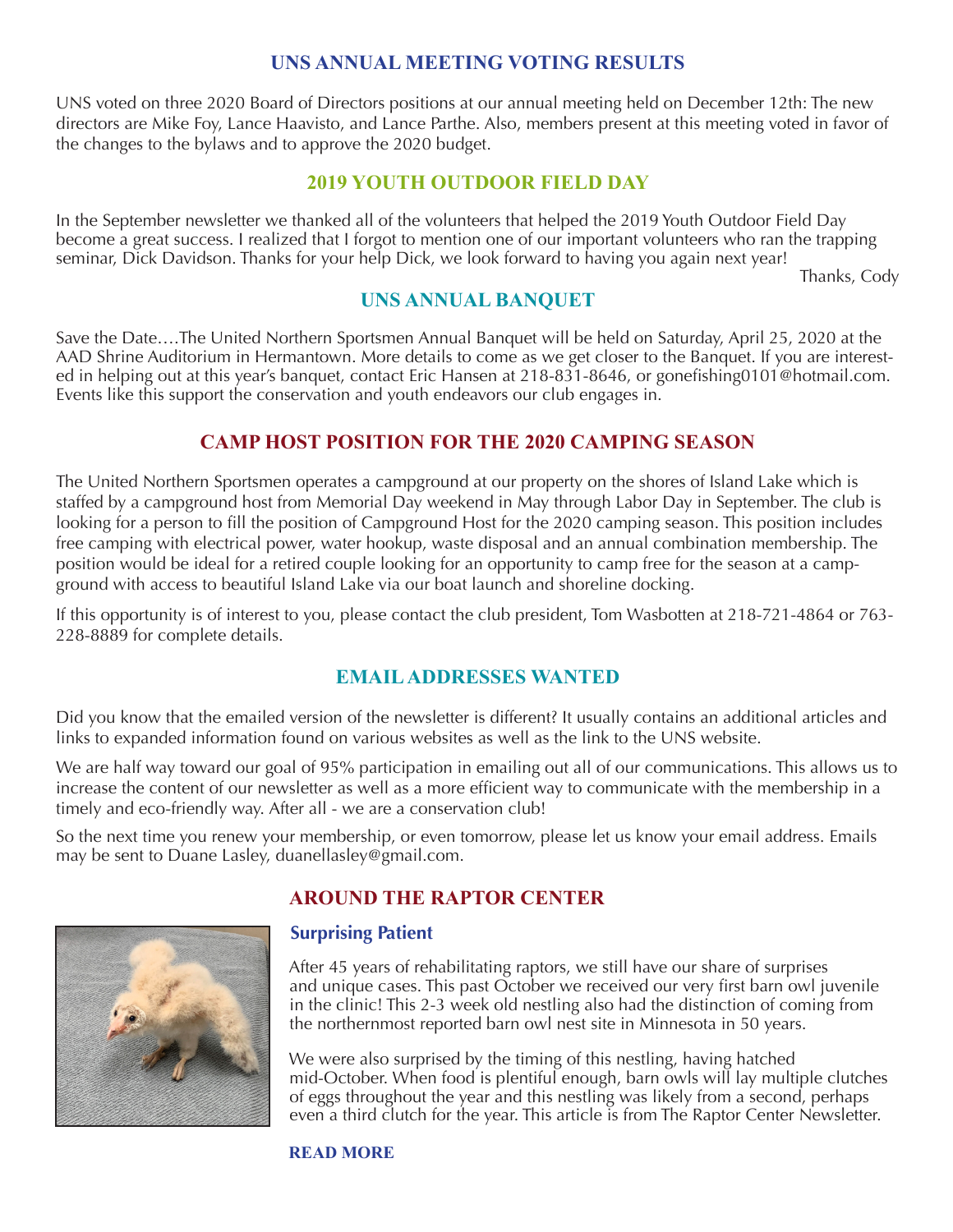#### **UNS BOARD OF DIRECTORS MEETING DECEMBER 4, 2019**

**Call to Order:** by President Tom Wasbotten at 7 pm. Conservation Pledge.

**Roll Call of Officers:** Bob Kuettel, Tina Sund, Mike Foy, Judy Foy, Tom Wasbotten, Larry Chesney, Kyle Berg, Dave Shrader, Eric Hansen, John Bathke, Sue Bathke, Duane Lasley and Cody Privette.

**Excused Officers:** Gene Shaw, Dan Smestad.

#### **Correspondence:** NA

**Agenda:** Motion to approve the agenda with new additions was moved, seconded and carried (M/S/C).

**Minutes:** Cody Privette read minutes from the November BOD meeting: Motion to accept the minutes as corrected (M/S/C). **Treasurer's Report - Tina Sund:** Presented financial reports as of 11/30/2019. Motion made to accept the report and pay the bills (M/S/C).

**Membership Secretary's Report- Tina Sund:** 1,663 current members; 83 renewals for November, 35 2nd notices sent out. **Committee Reports:**

 **Web Master – Eric Hansen:** Updated the events page with the Ice Fishing Contest, range reservations and the newsletter. **Newsletter Editor – Sue Bathke:** Deadline is 12/15.

**Incident Reports – Bob Kuettel:** None.

**Retreat Improvements & Maintenance – Bob Kuettel:** Plowing after the snow storm is all done. Small bore range is cleared. Discussion followed about clearing the big bore range.

**Ranger Operations & Facilities Committee – Bob Kuettel:** Met today. We received bids to put fences around the ranges. **Grants Committee – Gene Shaw:** Not present.

**Volunteer Awards – Tina Sund:** Bill Kliever and Howard Farmer 1000+ hours, Larry Chesney 500+ Hours, Lance Parthe 300, 400, and 500 hour awards.

**Facilities Calendar – Bob Kuettel:** Nothing to share.

**Finance Committee – John Bathke:** Budget

#### **OLD BUSINESS:**

**UNS Website Committee – Bob Kuettel:** Meetings were scheduled, postponed due to weather. Hope to have online by end of the year.

**UNS Fall Fundraiser and Sight-in – Bob Kuettel:** Total profit for Fall Fundraiser \$999.50, the Sight-In Profits were \$1,877.82. 431 guns came through. 15 day passes were sold and \$58.50 worth of brass was sold. Congratulations to the following winners: Browning Challenger Rosewood Stock 22 Semi-Automatic: Tom Harvey; Henry Golden Boy Lever Octagon 22LR 20in: Conrad Sund; Savage Axis II XP Hardwood 308WIN 22in: Dylan Nihart-Priar; Smith & Wesson M+P 9 Shield M2.0 CTC 9mm 3.1in.: Holly Pappas

**Constitution and Bylaws – Tom Wasbotten:** Tom gave overview of the changes that were approved by the BOD. 1st reading was read at the November special meeting, the 2nd will be at the 2019 annual meeting for Membership approval.

**Update Elections 2020 Board of Director Position – Duane Lasley:** Larry Chesney, Lance Parthe, Eric Hansen, and Lance Haavisto are nominees for the three positions.

**Workamper Newsletter Subscription Camp Host Position – Tom Wasbotten:** Position has been advertised and no one has shown interest. Tom gave overview of the national publication to advertise the camp host position. Motion made to spend \$100 to advertise our camp host position. Discussion followed. (M/S/C).

**UNS 67th Annual Ice Fishing Contest – Eric Hansen & Tina Sund:** Event will be January 26th. Posters are in and ready to be hung up. Tickets are sent out.

**NEW BUSINESS:**

**Review & Approve Finance Committee Recommended UNS 2020 Budget – Tina Sund:** Tina gave overview of the proposed budget. Discussion followed regarding member dues revenue. Motion to approve this budget **(M/S/C).**

**February Guest Speaker DNR Wildlife Manager Chris Balzer Canosia WMA – Tom Wasbotten:** Discussion followed about Isaac Walton League request regarding WMA's. Chris agreed to speak at our February meeting.

**Donation Request from Wildwoods Rehab – Cody Privette:** Gave overview of the request for donation as well as some of the recent needs of the group. Motion to give \$500 (M/S/C).

**Donation Request From Marine General Bob's Bike Fund – Tom Wasbotten:** Gave overview of the donation request. Motion to give \$500 (M/S/C).

**Insurance Review with Greg Briskey in March – Tom Wasbotten:** Greg will be at our meeting in March to go over our insurance policies.

**Donation from Mike Drager's Family AED Weather Resistant Storage Cases – Tom Wasbotten:** Discussion followed about the weather resistant case. Case is in the target shack.

**President's Comments:** 2200+ Volunteer hour award plaque presented to Dave Shrader. Tom thanked Dave for all his work and reviewed the changes and improvements that took place because of Dave's initiative.

#### **Members sick or in distress: Dan Smestad**

**Adjournment:** Motion to adjourn at 8:18pm **(M/S/C).**

Respectfully submitted by Cody Privette, Secretary.

Next meeting is the annual membership meeting is Dec. 11th, 7pm at the retreat.